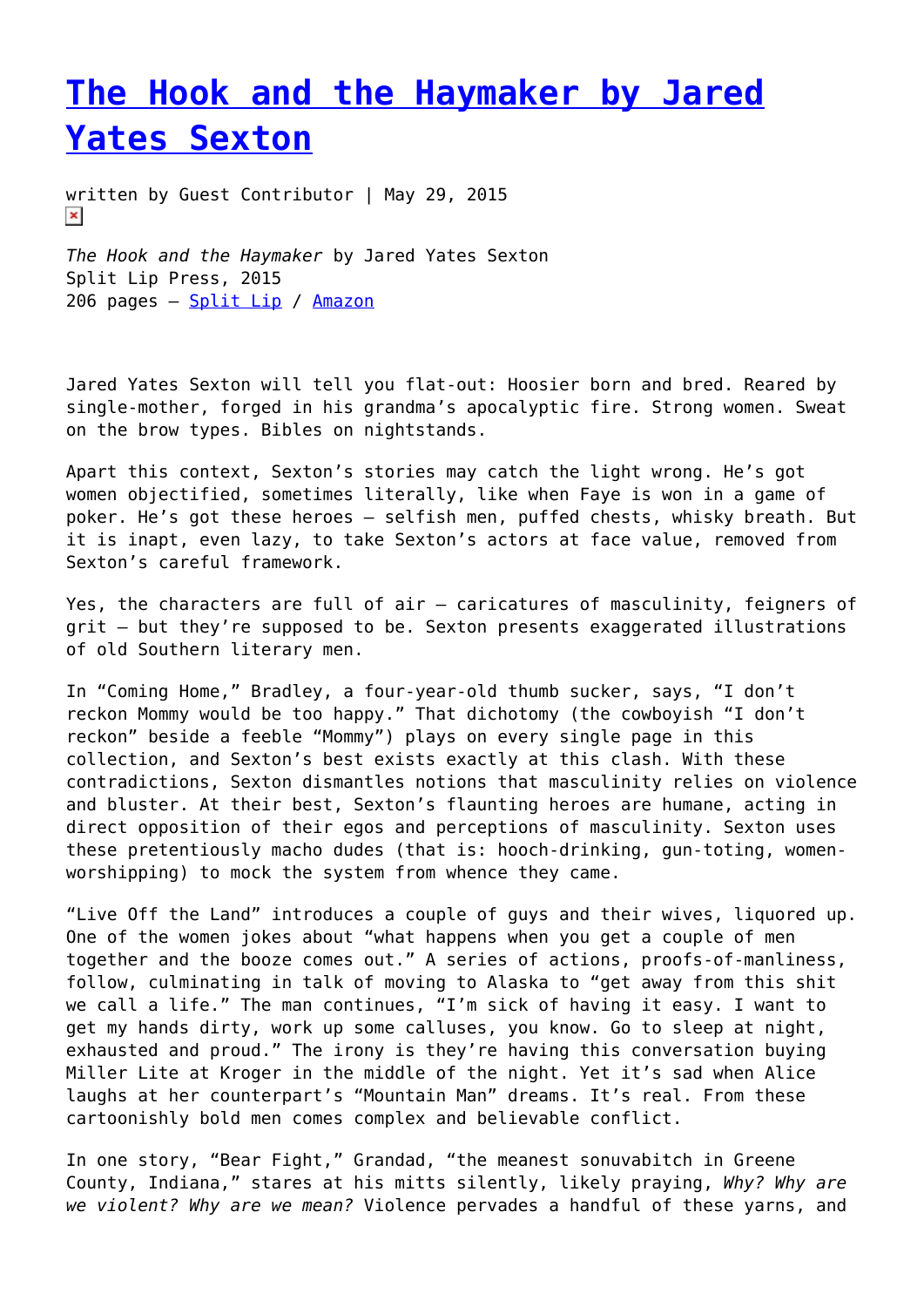Sexton proves its purposelessness. Only in moments of peace do Sexton's characters take a hint. Just most of the time they lack the modesty to get there.

And so it goes in this collection. Fronting bravado, each main character fights a losing fight. As readers, the incoming punches aren't hard to read. The inflated blue-collar problems can be chalked up to what it is the characters want but can't get enough of: booze, money, and love.

Often the women drive the action in this book. Some call the men on their bullshit, while others take advantage of the guys' weaknesses. These men are weak. Weak-willed, emotionally fragile. Perhaps a missed opportunity, Sexton fails to meaningfully rearrange stereotypical gender roles. His female characters are empowered in their parts in the stories, sure, but they don't appear bold outside their actions on page. To be fair, all of Sexton's characters may demonstrate moments of influence or brilliance, but rarely does an actor take charge in the big picture. This is what I'm getting at. Instances of victory, despite the losing war looming. A wife wins a spat, but the hubby won't change.

Take Ty in "Just Like That." He's home unemployed while his partner Helen presumably wins the bread. "Ty, she [says], You don't [even] pay taxes." When she returns one afternoon, she has just witnessed a man die in a car accident. Helen is shaken-up, yet Ty throws a fit. He is jealous of the dead man. Helen's stability allows her to ignore her lover's cries for attention. Good on her. Ty grumbles and whines, eventually defeating the dead man in his head, a petty but symbolic victory. Ty wins himself momentary peace of mind, but there's no indication that Ty will sober up and treat his wife or himself with respect. No implication Helen's strength will manifest, and she'll leave him. Perhaps that is simply how it goes, and Sexton draws keenly from reality.

Sexton's collection doesn't reimagine the medium. The sentences frequently take the obvious route. No quotation marks. The conflicts aren't diverse. You can drape Freytag's pyramid overtop each story like a tarp on a Mustang. These aren't knocks necessarily. The book's swings connect. It fulfills its promise as a successor of Sexton's first release, *An End to All Things* (Atticus Books, 2012).

From Hannah's *Airships*-style stars on the cover to the Carhartt jacket Sexton's rocking on the back-cover, this one nails the drawl, sets the stage equal-parts Southern and Midwestern, rushes the tempo, beefs up the characters, and lets them loose. These stories work as a unit, and Sexton is to thank. This collection is built Ford tough. It's Rocky Mountain cold. Book clocks in somewhere between Brown's *Big Bad Love* and Altman's film-adaptation of Carver's *Short Cuts*. Gauge reads true-blue.

A dozen roses are \$17.99 at Kroger. The jackpot for the Hoosier Lotto is up around \$9 million. Here in Muncie, where Jared lived and taught for some time, we have Friendly Package Liquors, "The Coldest Beer in A Million Miles." This week's special, a 24-case of High Life for \$12.97.